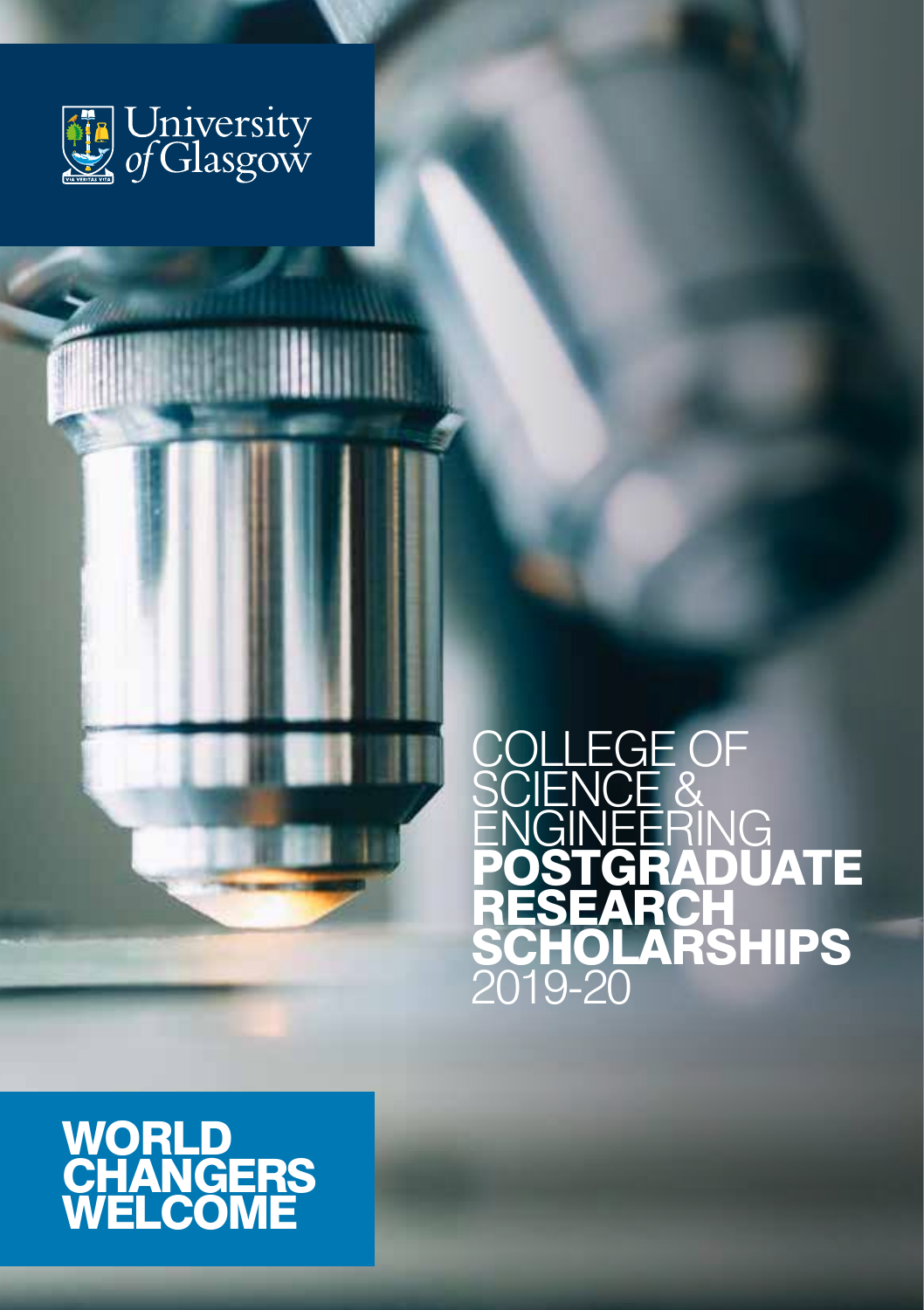## **POSTGRADUATE RESEARCH SCHOLARSHIPS** 2019-20

| <b>SCHOLARSHIP</b>                                                 | <b>ELIGIBILITY</b>       | <b>SUBJECT</b>                                                                                                                                                                                                                                                                                                           | <b>AWARD</b>                                                                | <b>DEADLINE</b>                                                        |
|--------------------------------------------------------------------|--------------------------|--------------------------------------------------------------------------------------------------------------------------------------------------------------------------------------------------------------------------------------------------------------------------------------------------------------------------|-----------------------------------------------------------------------------|------------------------------------------------------------------------|
| <b>Bank Studentships</b>                                           | UK/EU &<br>International | These highly competitive scholarships are<br>available to applicants applying to the School of<br>Chemistry.                                                                                                                                                                                                             | Research Council stipend<br>and fees for 3.5 years.                         | No fixed deadline                                                      |
| China Scholarship Council<br>Scholarships                          | International -<br>China | All postgraduate research areas across the<br>College of Science & Engineering.                                                                                                                                                                                                                                          | Fees for 3 years (stipend<br>provided by the China<br>Scholarship Council). | To be confirmed                                                        |
| <b>EPSRC</b>                                                       | UK/EU                    | Funding Council priority areas inc. the digital<br>economy, energy, nanoscience, physics &<br>astronomy etc.                                                                                                                                                                                                             | Research Council stipend<br>and fees for 3.5 years.                         | 31.01.19                                                               |
| <b>ESRC</b>                                                        | UK/EU                    | Human Geography & Psychology.                                                                                                                                                                                                                                                                                            | Research Council stipend<br>and fees for 3 years.                           | See<br>www.sgsss.ac.uk                                                 |
| Graduate School                                                    | UK/EU &<br>International | All postgraduate research areas across the<br>College of Science & Engineering.                                                                                                                                                                                                                                          | Research Council stipend<br>and fees for 3.5 years.                         | 31.01.19                                                               |
| <b>IAPETUS (Natural</b><br><b>Environment Research</b><br>Council) | UK/EU                    | IAPETUS is the North East of England's and<br>Scotland's multidisciplinary Doctoral Training<br>Partnership (DTP) for the environmental sciences,<br>which is funded and accredited by NERC.                                                                                                                             | Research Council stipend<br>and fees for 3.5 years.                         | See<br>www.iapetus.ac.uk                                               |
| Industrial Scholarships                                            | UK/EU                    | The Graduate School works closely with a number<br>of high-profile industrial partners to offer<br>scholarships which meet the needs of industry.                                                                                                                                                                        | Research Council stipend<br>and fees for 3.5 years.                         | Various                                                                |
| Lord Kelvin Adam Smith<br>Studentships                             | UK/EU &<br>International | The prestigious Lord Kelvin/Adam Smith<br>Scholarship scheme supports new partnerships<br>between members of staff and will offer<br>outstanding research students both from home<br>and abroad the opportunity to undertake doctoral<br>training in the context of cutting edge<br>interdisciplinary research projects. | Research Council stipend<br>and fees for 4 years.                           | To be confirmed<br>(specific projects<br>online from late<br>November) |
| QuantIC Industrial<br>Studentships                                 | UK/EU                    | Applied Quantum Technology. Projects will span<br>Physics to Computing Science & Engineering,<br>from components to systems and are focused on<br>an industry-led challenge.                                                                                                                                             | Research Council Award<br>stipend and fees for 3.5<br>years.                | www.quantic.ac.uk                                                      |
| <b>STFC</b>                                                        | UK/EU                    | Physics & Astronomy.                                                                                                                                                                                                                                                                                                     | Research Council stipend<br>and fees for 3.5 years.                         | Various                                                                |
| <b>SUPA Prize Scholarships</b>                                     | UK/EU &<br>International | Physics & Astronomy.                                                                                                                                                                                                                                                                                                     | Research Council stipend<br>and fees for 3.5 years.                         | To be confirmed                                                        |

Enquiries regarding all scholarships can be directed to **scieng-gradschool@glasgow.ac.uk** Details about the application process and other specific studentship projects are advised as and when available: **[glasgow.ac.uk/scienceengineering/scholarships](https://www.gla.ac.uk/colleges/scienceengineering/graduateschool/scholarships/)**